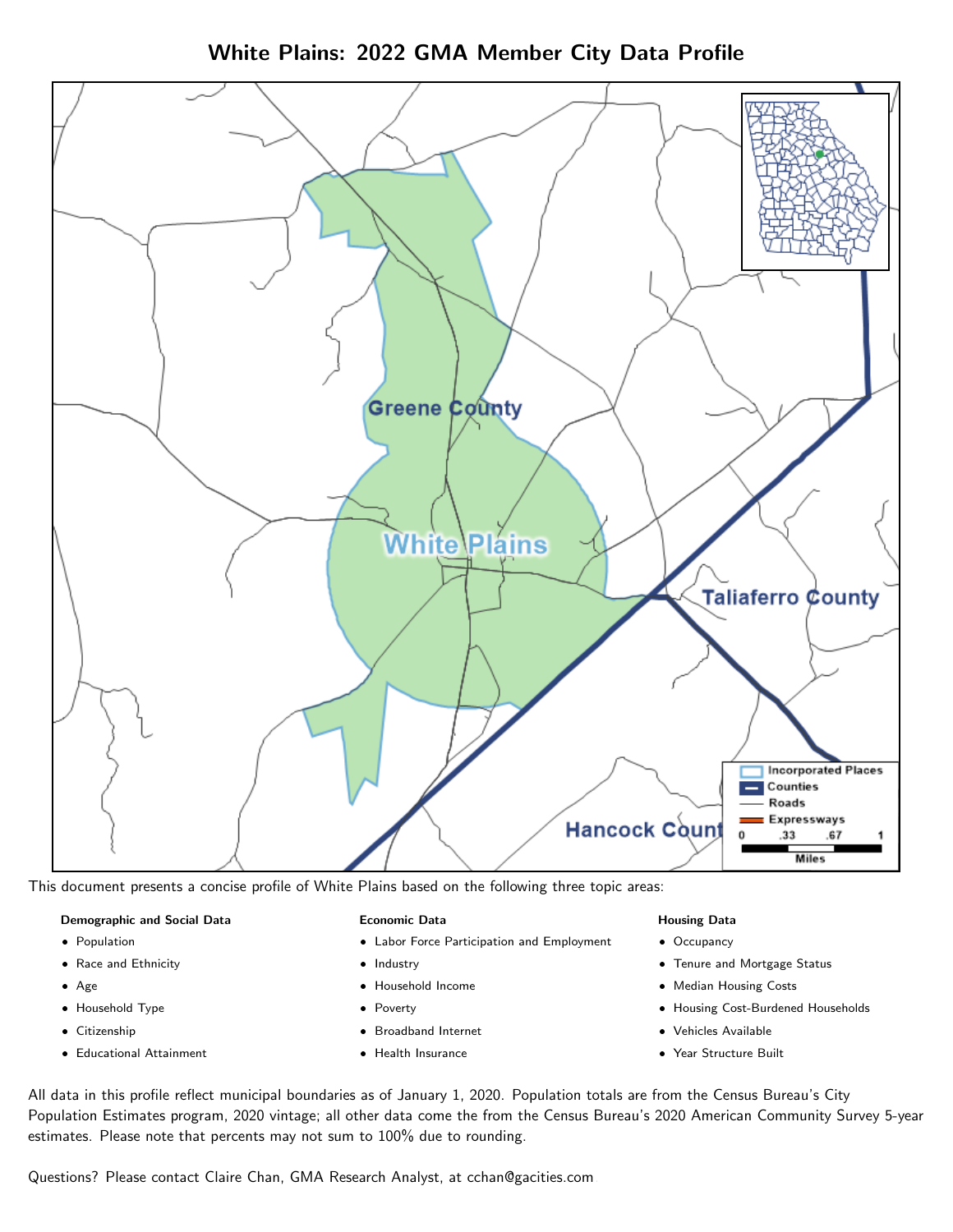# White Plains: Demographic and Social



0% 2% 4% 6% 8% 10% Male **Female** 10% 8% 6% 4% 2% 85 and over 80-84 75-79 70-74 65-69 60-64 55-59 50-54 45-49 40-44 35-39 30-34 25-29 20-24 15-19 10-14 5-9 Under 5



#### Race and Ethnicity



Source: U.S. Census Bureau, City Population Estimates, 2020 vintage Source: American Community Survey, 2020 5-year estimates, table B03002

### Household Type



Source: American Community Survey, 2020 5-year estimates, table B01001 Source: American Community Survey, 2020 5-year estimates, table B11001

#### Educational Attainment



Source: American Community Survey, 2020 5-year estimates, table B05002 Source: American Community Survey, 2020 5-year estimates, table B15002



#### **Citizenship**

Age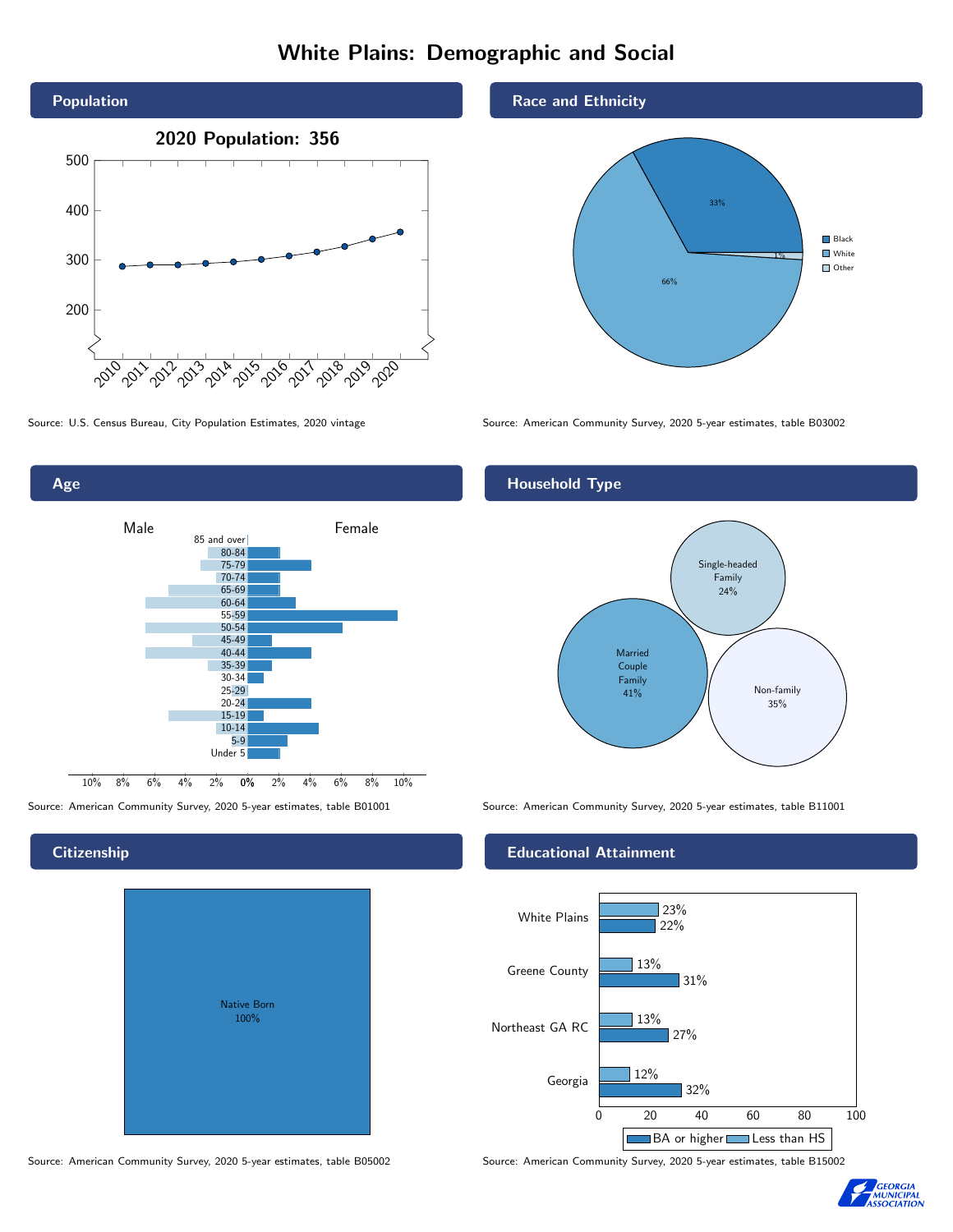# White Plains: Economic



Source: American Community Survey, 2020 5-year estimates, table B23001 Note: Unemployment rate is based upon the civilian labor force.

### Household Income



Source: American Community Survey, 2020 5-year estimates, tables B19013 and B19025 Source: American Community Survey, 2020 5-year estimates, table B17010

Broadband Internet No 34% Yes 66%

# Industry

| Agriculture, forestry, fishing and hunting, and mining      | 15%   |
|-------------------------------------------------------------|-------|
| Construction                                                | $1\%$ |
| Manufacturing                                               | 13%   |
| <b>Wholesale Trade</b>                                      | $0\%$ |
| Retail Trade                                                | $7\%$ |
| Transportation and warehousing, and utilities               | 6%    |
| Information                                                 | $1\%$ |
| Finance and insurance, real estate, rental, leasing         | $1\%$ |
| Professional, scientific, mgt, administrative, waste mgt    | 17%   |
| Educational services, and health care and social assistance | 11%   |
| Arts, entertainment, recreation, accommodation, food        | 13%   |
| service                                                     |       |
| Other services, except public administration                | 6%    |
| Public administration                                       | 8%    |

Source: American Community Survey, 2020 5-year estimates, table C24030

### Poverty



### Health Insurance



Source: American Community Survey, 2020 5-year estimates, table B28002 Source: American Community Survey, 2020 5-year estimates, table B18135